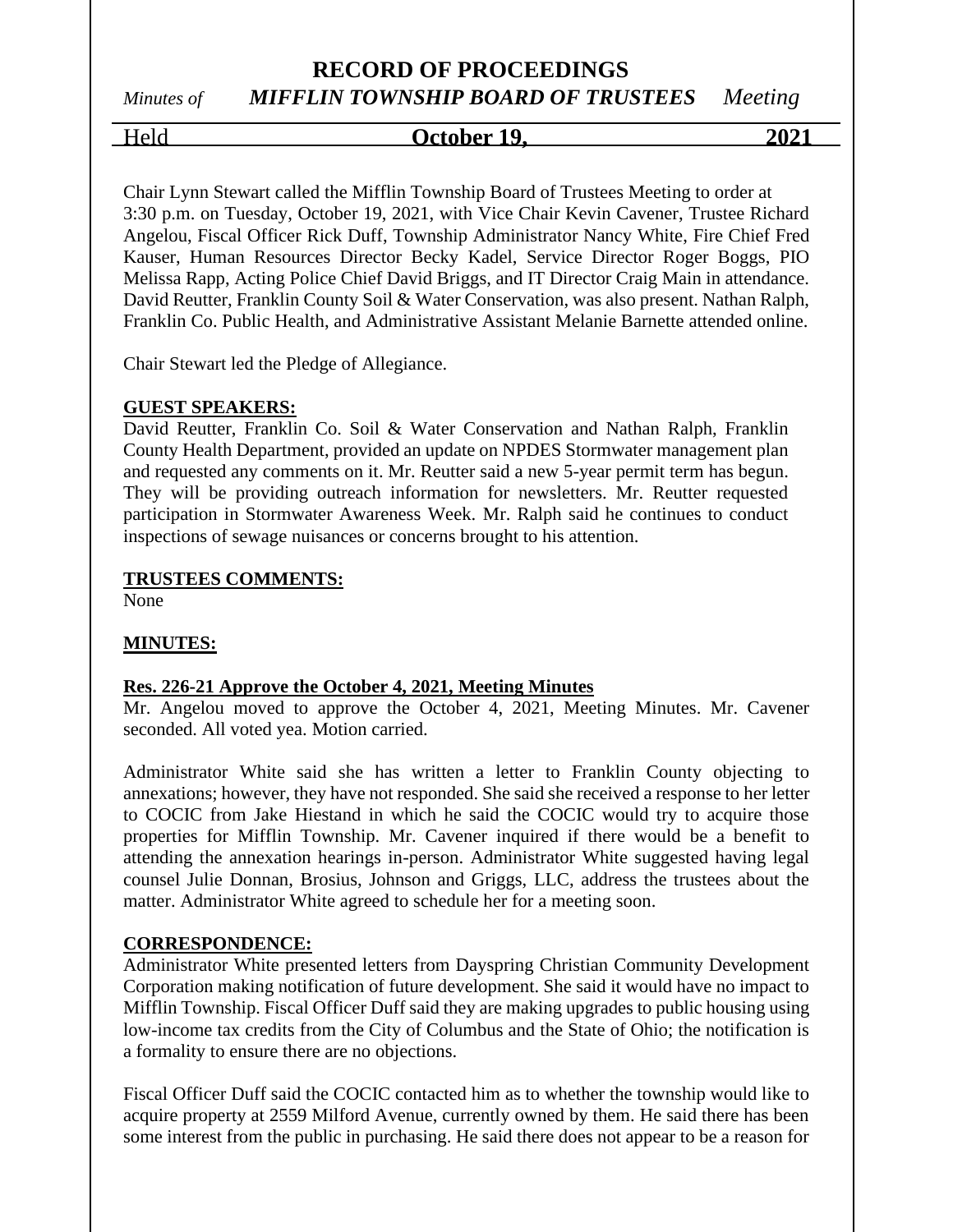*Minutes of MIFFLIN TOWNSHIP BOARD OF TRUSTEES Meeting*

## Held **October 19, 2021**

annexation to Columbus. Mr. Angelou said he does not think the township should be in the real estate business.

#### **FISCAL OFFICER'S REPORT:**

Fiscal Officer Duff said the annual Auditor's delinquent land sale is soon. He said Mifflin Township has no properties for sale this year. He said the first payroll with the pension pickup change for Fire has occurred; it went smoothly.

#### **TOWNSHIP ADMINISTRATOR'S REPORT:**

Administrator White requested the approval of the nomination of Ron Grossman, Jackson Township, as the Franklin County Township Association Representative on the SWACO Board of Trustees.

#### **Res. 227-21 Approve the nomination of Ron Grossman of Jackson Township as the Franklin County Township Association Representative on the SWACO Board of Trustees**

Chair Stewart moved to approve the nomination of Ron Grossman, Jackson Township, as the Franklin County Township Association Representative on the SWACO Board of Trustees. Mr. Cavener seconded. All voted yea. Motion carried.

Administrator White said she attended a meeting with Franklin County Engineer's Office representatives: Steve Buskirk, Utilities Supervisor; Jim Ramsey, Drainage Engineer, Jim Jewell, Chief Deputy of Operations; and Franklin Co. Economic Development and Planning representatives: Jenny Snapp, Assistant Director, and Matt Brown, Planning Administrator, about Leonard Park drainage. She said short of a moratorium on future development, there does not appear to be much that can be done. She said the Franklin Co. Engineer's Office has issued a RFQ for engineering of the drainage project. She said a decision will be made in two weeks as to what company they have selected. She said \$360,000 is needed for the planning project, but she is not confident the money will be available from the Franklin Co. Commissioners. Administrator White proposed doing a joint project with Franklin County, with the township contributing some money towards the project planning. She is sending a letter to the commissioners inquiring. She is hopeful they will pay for it all, but it may be more palatable to the commissioners if the township contributes also. Chair Stewart said she would like them to control the builders. Administrator White said that letters and e-mails have been sent to Kenric Homes about items that need completed. Mr. Angelou said rather than piecemeal, the County should create a 20-year development plan in place as there will be many years of ongoing development. Administrator White said FCEO has provided Kenric Homes with a "punch list" for the development related to drainage and other outdoor requirements. She said she was informed there is bond money to complete the project if the project is not completed by Kenric Homes. Mr. Boggs said there is only a few outstanding items remaining in the front of the homes and if the builder can be kept on track, the items can be completed in two weeks. The drainage project is \$1.9M; which includes a catch basin at every driveway. Chair Stewart said it may make sense to place a moratorium on future building. Administrator White suggested meeting with James Schimmer, Franklin Co. Development Director, to discuss this matter before they issue any more occupancy permits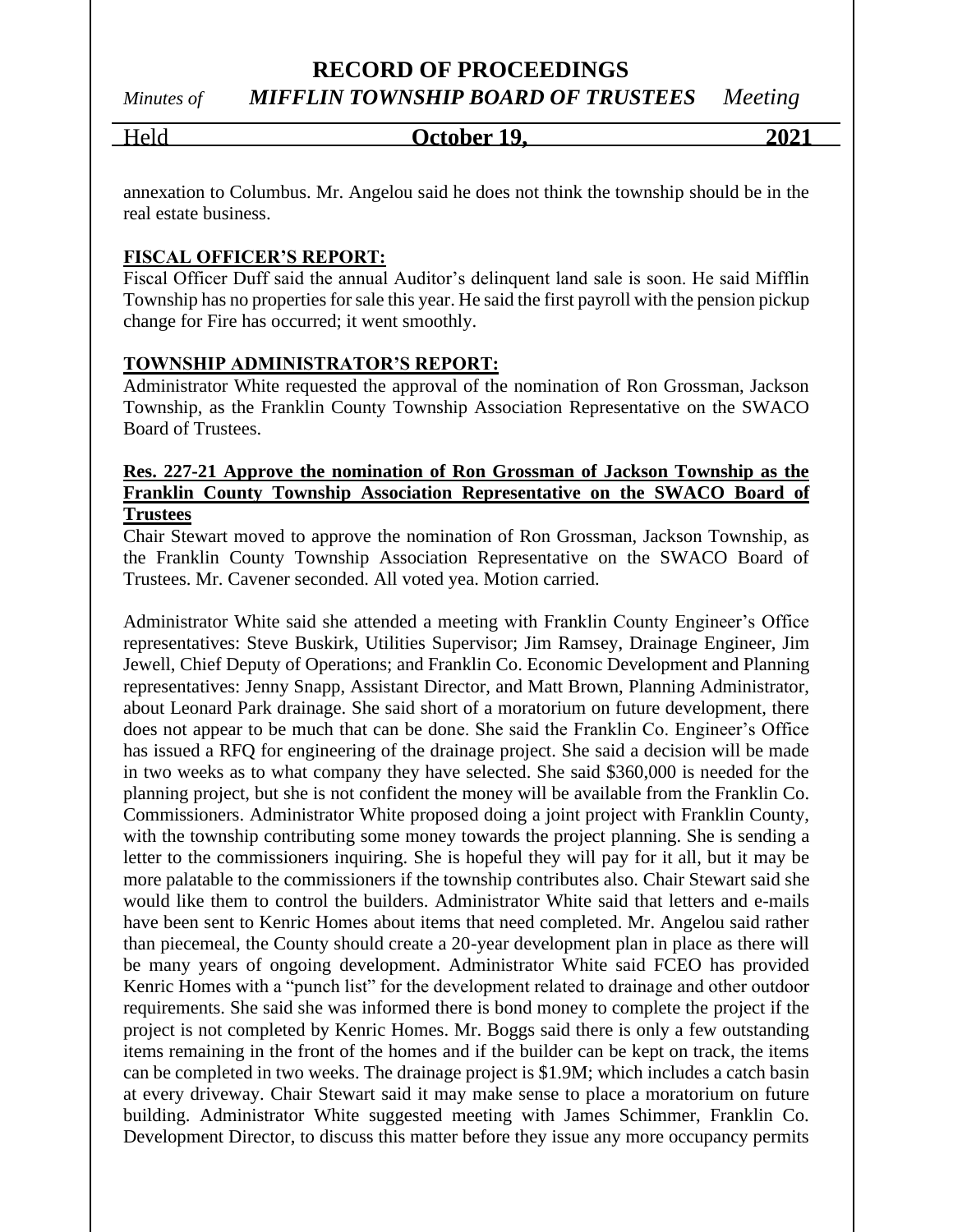# **RECORD OF PROCEEDINGS** *Minutes of MIFFLIN TOWNSHIP BOARD OF TRUSTEES Meeting*

# Held **October 19, 2021**

for these homes. Chair Stewart requested that Administrator White report at the next meeting as to the status of this situation to determine what else needs done.

Administrator White provided an update on the progress of the Finance Office changes due to the retirement of Rebecca Rousseau. She said she is meeting regularly as a team with Chief Kauser, Fiscal Officer Duff, Hollie Wonderly and Christy Prokop. She said guidelines have been drafted. She is in the process of documenting with plans for implementation occurring upon completion of the documentation. The guidelines will be put into practice and adjusted, if necessary, she said.

Administrator White said she will present performance evaluations at the next meeting for HR Director Becky Kadel, Administrative Assistant Melanie Barnette. She will also propose a pay rate change for Accounting Assistant Hollie Wonderly.

#### **HUMAN RESOURCES:**

Ms. Kadel requested the approval to attend the National Public Employee Labor Relations Association Conference in November 2021 in New Orleans, Louisiana in the amount of \$2,494.52. She said the cost of this conference is in her budget.

#### **Res. 228-21 Approve Ms. Kadel's attendance to the National Public Employee Labor Relations Association Conference in November 2021 in the amount of \$2,494.52.**

Mr. Cavener moved to approve Ms. Kadel's attendance to the National Public Employee Labor Relations Association Conference in November 2021 in the amount of \$2,494.52. Mr. Angelou seconded. All voted yea. Motion carried.

Ms. Kadel said vaccine tracking is available in Paycor. Ms. Kadel reminded the trustees that Jon Hastings, Assured Partners, will be a guest speaker at the November 19<sup>th</sup> meeting at 11 a.m. Ms. Kadel reminded employees to schedule their wellness checks with their doctors or LabCorp as soon as possible.

#### **PIO:**

Ms. Rapp said she has been posting on our website and social media about Stormwater Awareness Week and Clean-up Days. She said a drug take back day is conjunction with SWACO will take place on October 23<sup>rd</sup>. She is working on an online Fire Permit packet to eliminate the hardcopies used during the application process.

Ms. Rapp said she has been working with the new graphics designer, Gayle Holton Design, to develop templates. She provided a sample of a brand style guide as an example of what to expect from her. Ms. Rapp said her personal preference for the letterhead design style is option #4, but she could live with any of them. Mr. Angelou said he liked style option #4 also as it emphasized the text on the page. The consensus was that style option #4 was the best option. The font selection was also option #4. Ms. Rapp requested approval of brand style guide in the amount of \$3,000. This is within her budget, she said.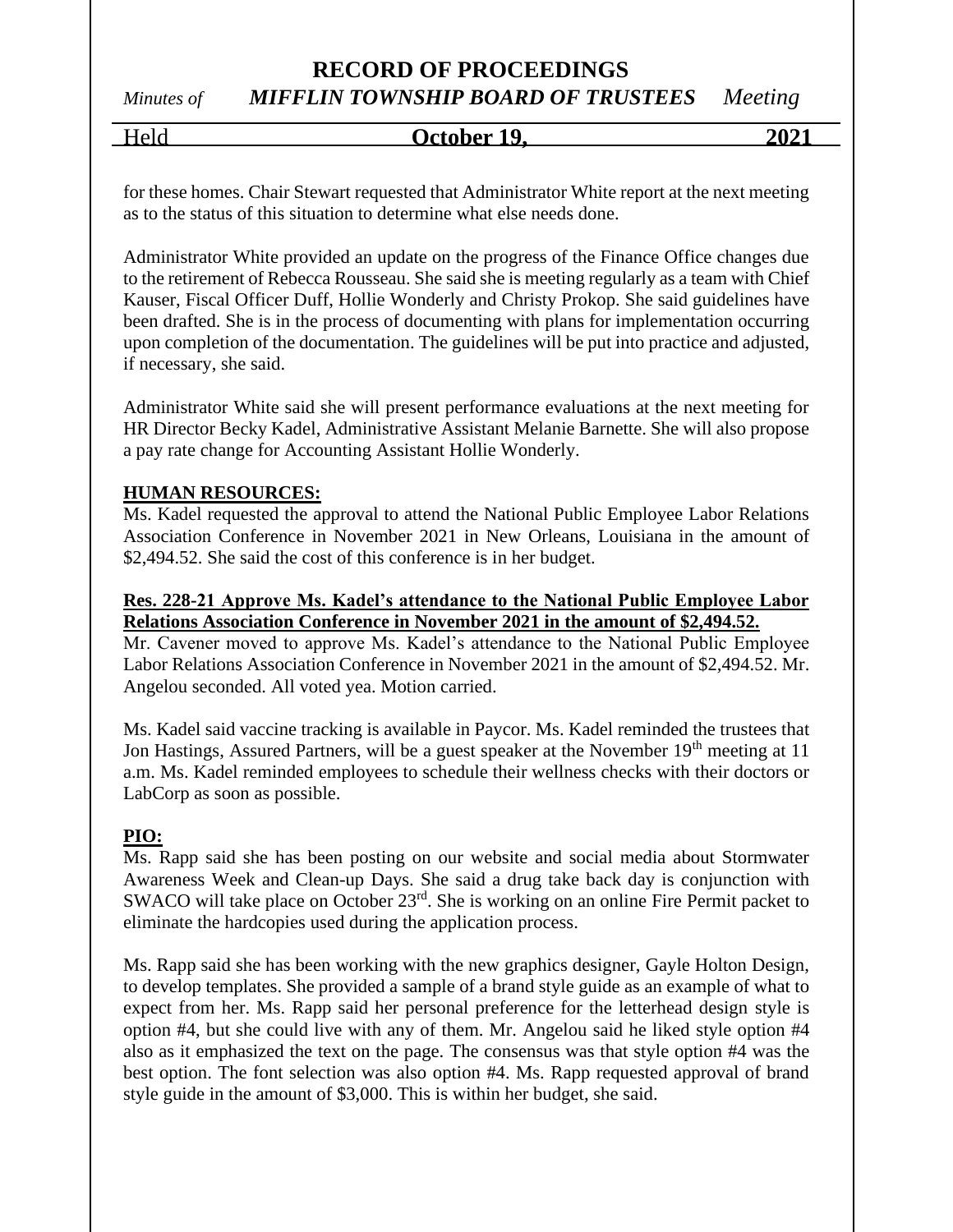*Minutes of MIFFLIN TOWNSHIP BOARD OF TRUSTEES Meeting*

Held **October 19, 2021**

#### **Res. 229-21 Approve the Brand Style Guide of Gayle Holton Design in the amount of \$3,000.**

Chair Stewart moved to approve the Brand Style Guide from Gayle Holton Design in the amount of \$3,000. Mr. Cavener seconded. All voted yea. Motion carried.

Ms. Rapp said she expects to have the Brand Style Guide to share with the trustees within the next month.

#### **SERVICE:**

Mr. Boggs requested approval to begin the process of hiring a full-time Service Specialist 2/Step 4, up to \$24.47/hr. He said the position will require 3-5 years of experience with a CDL. He said the position will be funded from his carryover. He would like to hire as soon as possible.

#### **Res. 230-21 Approval to begin the hiring process for a full-time Service Specialist, up to \$24.47/hr.**

Mr. Angelou moved to begin the hiring process for a full-time Service Specialist, up to \$24.47/hr. Chair Stewart seconded. All voted yea. Motion carried.

Mr. Boggs presented a draft of the meeting hall rental policy modified from November 2019. It was tabled for Mr. Boggs to edit the hours of operation, definition of "adequate supervision", elimination of equipment usage, etc. Mr. Boggs recommended that at this time the trustees should postpone their decision to use the meeting hall for memorial services; the trustees agreed.

Mr. Boggs said his department is finishing up spreading topsoil, seeding and straw at Leonard Park.

#### **CODE ENFORCEMENT:**

Mr. Boggs requested the approval of the code violation of high grass in the amount of \$900 to be placed as a lien on the tax duplicate per ORC §505.87(B)(2) for the following properties:

- 2103 Genessee Ave., High Grass, \$300
- 2157 Agler Rd., High Grass, \$300
- 2494 Parkwood, High Grass, \$300

#### **Res. 231-21 Approve the code violation of high grass in the total amount of \$900 (\$300/each) to be placed as a lien on the tax duplicate per ORC §505.87(B)(2) for 2103 Genessee Ave., 2157 Agler Rd., and 2494 Parkwood.**

Chair Stewart moved to approve the code violation of high grass in the amount of \$900 (\$300/each) to be placed as a lien on the tax duplicate per ORC §505.87(B)(2) for 2103 Genessee Ave., 2157 Agler Rd., and 2494 Parkwood. Mr. Angelou seconded. All voted yea. Motion carried.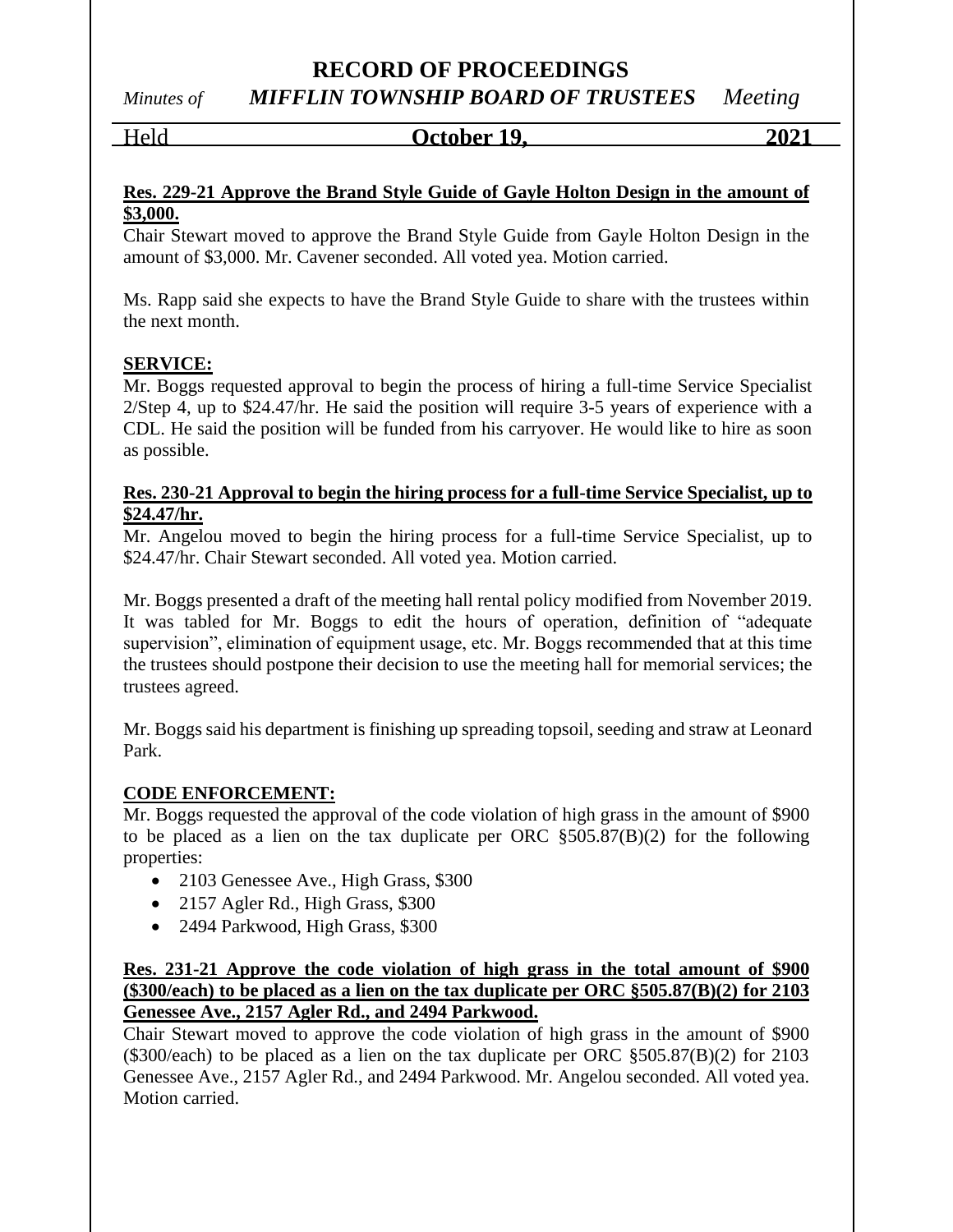# *Minutes of MIFFLIN TOWNSHIP BOARD OF TRUSTEES Meeting*

Held **October 19, 2021**

A request was made of Mr. Boggs for approval of the purchase of the iWorQ software in the amount of \$16,000. After the initial set-up of \$16,000, there would be an annual renewal of \$6,000. Due to security questions of IT Director Craig Main, the request was tabled for consideration at a future meeting. Chair Stewart asked if there is a charge for the project management and implementation guide. Mr. Boggs agreed to research if there is a cost for the guides and provide his plan for project management and implementation.

#### **POLICE:**

Acting Chief Briggs requested the approval of full-time employees who have vacation time left, to be permitted to carryover the balance of their vacation time to 2022 due to the critical staffing levels and not being able to take time off.

#### **Res. 232-21 Approve the carryover of the balance of vacation time to 2022 for full-time police employees.**

Mr. Cavener moved to approve the carryover of the balance of vacation time to 2022 for fulltime police employees. Mr. Angelou seconded. All voted yea. Motion carried.

Acting Chief Briggs requested approval to be released from his probationary period and be paid a rate of \$23.50/hr. He said his performance evaluation has been completed in Paycor.

#### **Res. 233-21 Approval for Acting Chief David Briggs to be released from his probationary period and be paid a rate of \$23.50/hr., effective October 19, 2021.**

Mr. Cavener moved to approve Acting Chief David Briggs be released from his probationary period and be paid a rate of \$23.50/hr., effective October 19, 2021. Chair Stewart seconded. All voted yea. Motion carried.

Acting Chief Briggs requested the approval of the contract for the Franklin Co. Sheriff's Office to continue taking fingerprints, photographs, and DNA for violent subjects arrested.

#### **Res. 234-21 Approval of the contract with the Franklin Co. Sheriff's Office for the continuance of fingerprinting, photographs and DNA for violent subjects arrested at \$50/per person with a cap of \$30,000 per year.**

Mr. Cavener moved to approve the contract with the Franklin Co. Sheriff's Office for the continuance of fingerprinting, photographs and DNA for violent subjects arrested at \$50/per person with a cap of \$30,000 per year. Mr. Angelou seconded. All voted yea.

Acting Chief Briggs requested the approval of the hiring of Dimaris Medina-Cortes as a parttime Officer, \$18/hr., effective November 14, 2021.

#### **Res. 235-21 Approve the hiring of Dimaris Medina-Cortes as a part-time Officer, \$18/hr., effective November 14, 2021.**

Mr. Cavener moved to approve the hiring of Dimaris Medina-Cortes as a part-time Officer, \$18/hr., effective November 14, 2021. Mr. Angelou seconded. All voted yea. Motion carried.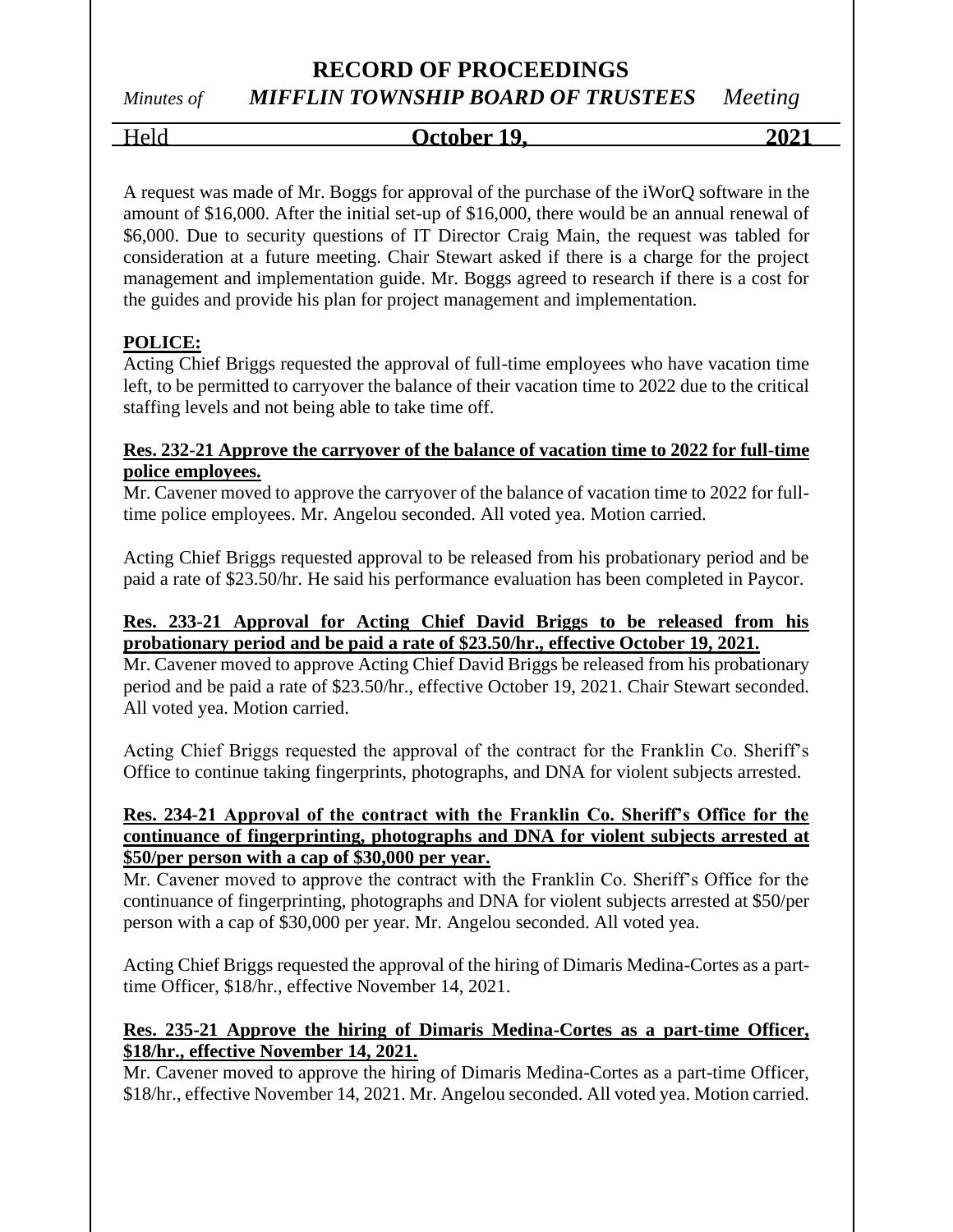# *Minutes of MIFFLIN TOWNSHIP BOARD OF TRUSTEES Meeting*

Held **October 19, 2021**

Acting Chief Briggs requested the acceptance of the resignation of Chief Tammy Phillips, effective October 30, 2021.

#### **Res. 236-21 Accept the resignation of Chief Tammy Phillips, effective October 30, 2021.**

Mr. Cavener moved to accept the resignation of Chief Tammy Phillips, effective October 30, 2021. Chair Stewart seconded. All voted yea. Motion carried.

Mr. Cavener said Acting Chief David Briggs should be promoted to Interim Chief, effective October 30, 2021.

#### **Res. 237-21 Approve the promotion of Acting Chief David Briggs to Interim Chief, effective October 30, 2021.**

Mr. Cavener moved to approve the promotion of Acting Chief David Briggs to Interim Chief, effective October 30, 2021. Mr. Angelou seconded. All voted yea. Motion carried.

Acting Chief Briggs provided updates. (See Referral File.)

#### **FIRE DIVISION:**

Chief Kauser acknowledged Captain Tom Lee and Deputy Fire Chief Jeff Wright on their hard work designing and working with the officers and staff of Station 132 to develop a plan for a fire station that will serve the community and staff for decades. He appreciates their countless hours, creativity and effort expended on the project.

Chief Kauser requested the approval of additional Fire Station 132 construction funding in the amount of \$1,600,000.

#### **Res. 238-21 Approve the additional Fire Station 132 construction funding in the amount of \$1,600,000.**

Chair Stewart moved to approve additional Fire Station 132 construction funding in the amount of \$1,600,000. Mr. Angelou seconded. All voted yea. Motion carried.

Chief Kauser requested the approval of additional Ops Center construction funding in the amount of \$400,000.

#### **Res. 239-21 Approve the additional Ops Center construction funding in the amount of \$400,000.**

Chair Stewart moved to approve the additional Ops Center construction funding in the amount of \$400,000. Mr. Cavener seconded. All voted yea. Motion carried.

Chief Kauser requested the approval of funding and the use of debt services in the amount of \$2,000,000.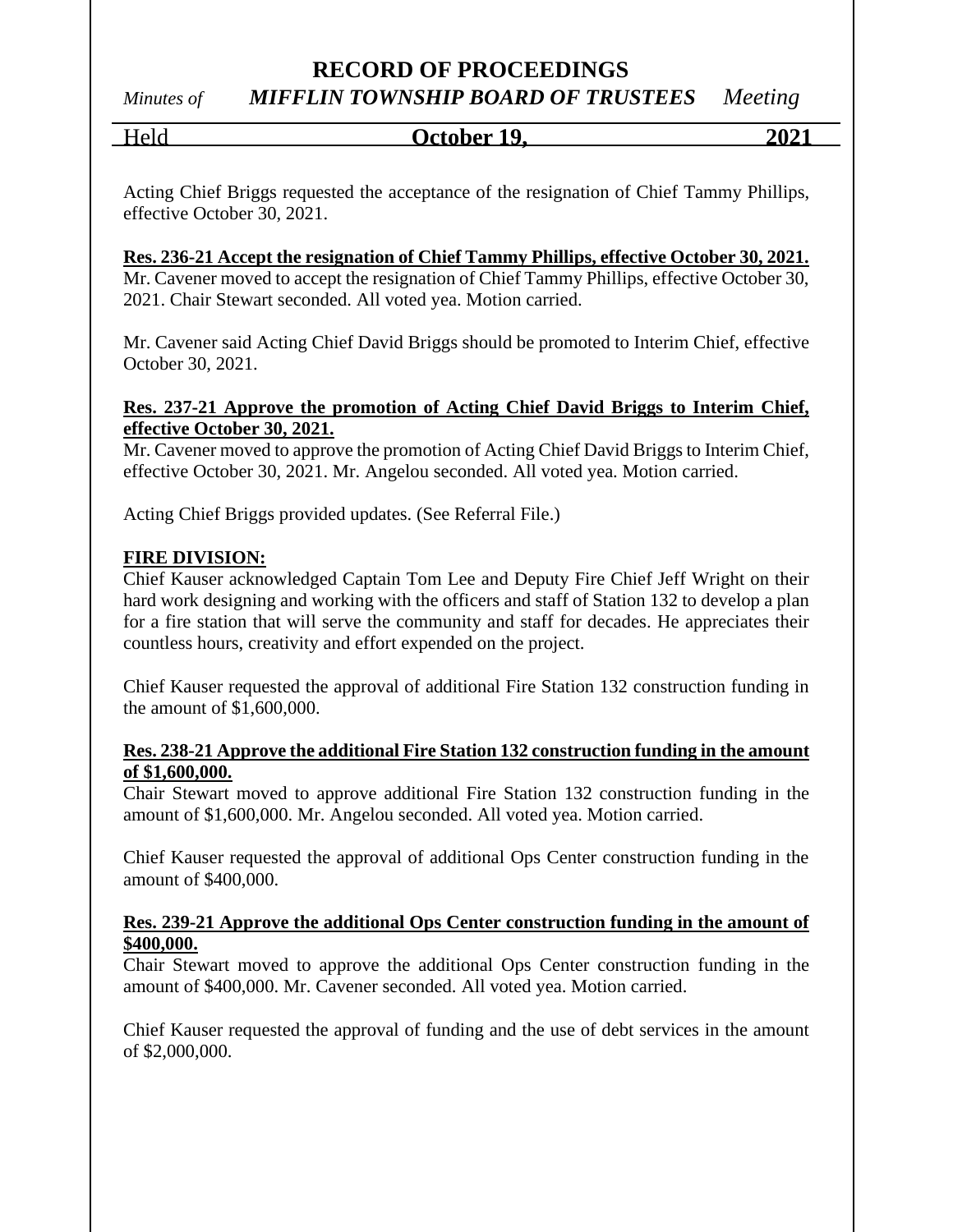*Minutes of MIFFLIN TOWNSHIP BOARD OF TRUSTEES Meeting*

# Held **October 19, 2021**

#### **Res. 240-21 Approve the funding and the use of debt services in the amount of \$2,000,000.**

Chair Stewart moved to approve the funding and the use of debt services in the amount of \$2,000,000. Mr. Cavener seconded. All voted yea. Motion carried.

Chief Kauser requested the approval of supplemental funding for Moody Nolan Architects in the amount not to exceed \$75,000.

#### **Res. 241-21 Approve supplemental funding for Moody Nolan Architects in the amount not to exceed \$75,000.**

Chair Stewart moved to approve supplemental funding for Moody Nolan Architects in the amount not to exceed \$75,000. Mr. Angelou seconded. All voted yea. Motion carried.

Chief Kauser requested the approval of the GMP (Guaranteed Maximum Price) proposal for Fire Station 132 with Elford, in the amount not to exceed \$4,373,858. Chief Kauser said if there are any overages, they are the responsibility of Elford. If there are savings, the funds would be returned to the township.

#### **Res. 242-21 Approve the GMP proposal for Fire Station 132 with Elford, in the amount not to exceed \$4,373,858.**

Chair Stewart moved to approve the GMP proposal for Fire Station 132 with Elford, in the amount not to exceed \$4,373,858. Mr. Cavener seconded. All voted yea. Motion carried.

Chief Kauser requested the part-time hire of Steve Welsh to the Prevention Bureau, \$27.13/hr. (Step 3), effective November 1, 2021.

#### **Res. 243-21 Approve the part-time hire of Steve Welsh to the Prevention Bureau, \$27.13/hr. (Step 3), effective November 1, 2021.**

Chair Stewart moved to approve the part-time hire of Steve Welsh to the Prevention Bureau, \$27.13/hr. (Step 3), effective November 1, 2021. Mr. Angelou seconded. All voted yea. Motion carried.

Chief Kauser requested the purchase of two replacement thermal imager cameras from All American Fire Equipment in the amount of \$11,090.00, a budgeted request.

#### **Res. 244-21 Approve the purchase of two replacement thermal imager cameras from All American Fire Equipment in the amount of \$11,090.00.**

Chair Stewart moved to approve the purchase of two replacement thermal imager cameras from All American Fire Equipment in the amount of \$11,090.00. Mr. Cavener seconded. All voted yea. Motion carried.

Chief Kauser requested the approval to purchase one replacement CPR Lucas Device from Stryker in the amount of \$15,694.85, a budgeted request.